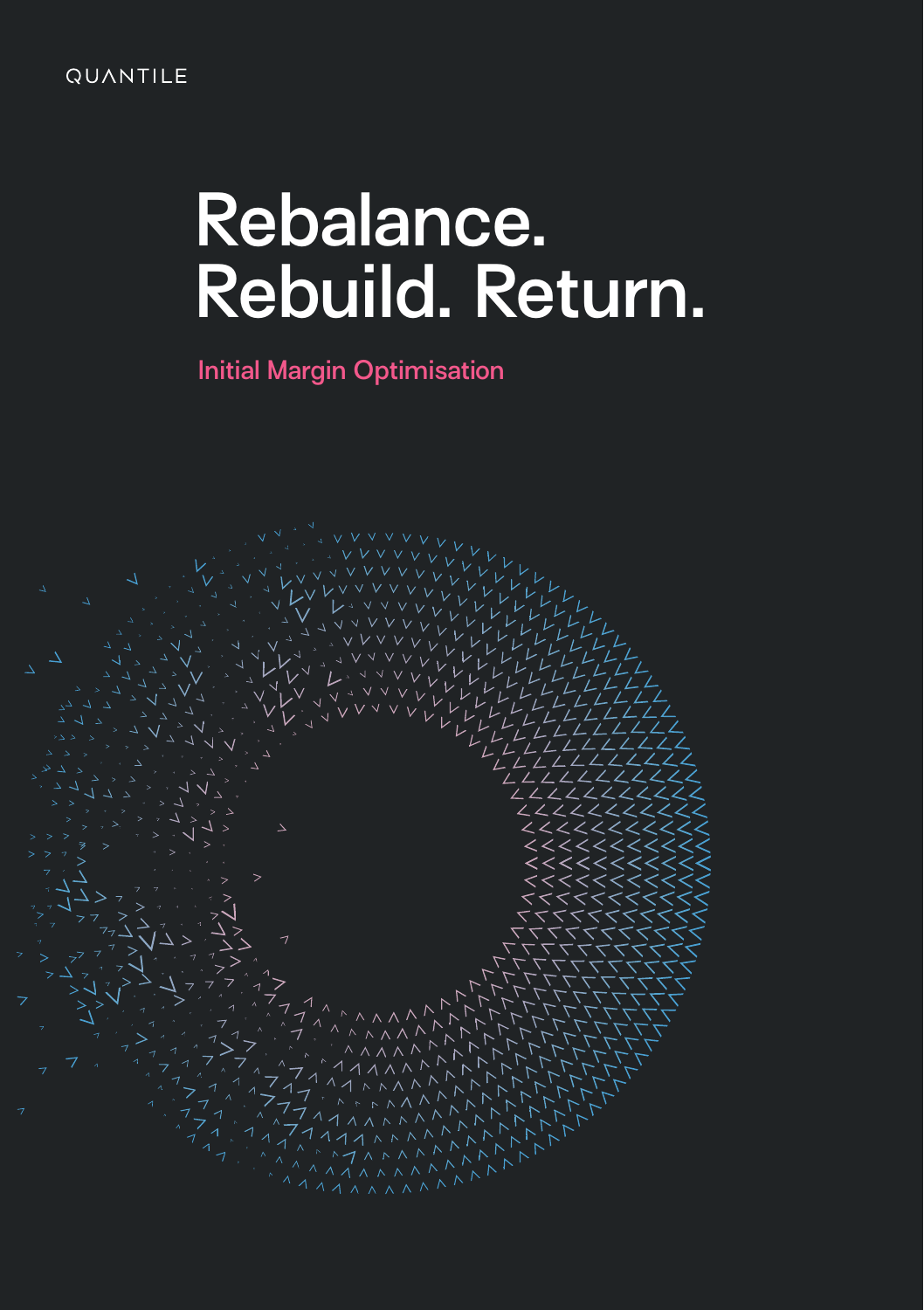# **V** Optimisation

**Quantile's optimisation service is designed to reduce counterparty risk and the costs associated with funding initial margin (IM).** 

Our unrivalled algorithms rebalance your portfolio by generating new market risk neutral trades that reduce risk and release capital.

Since launch we've eliminated billions of dollars in margin and been recognised as the Best OTC Derivatives Margin Solution and the market's leading OTC Infrastructure Service. And we're just getting started.

We believe new regulations are here to drive positive change in the industry, not to hold it back. We're continually optimising to help lessen the IM funding drag on your portfolio and increase market liquidity - accelerating a safer financial system that's better for all.

"Clients consistently say Quantile is ahead of the curve, particularly with its risk optimisation solutions intended to reduce initial margin for bilateral exposures."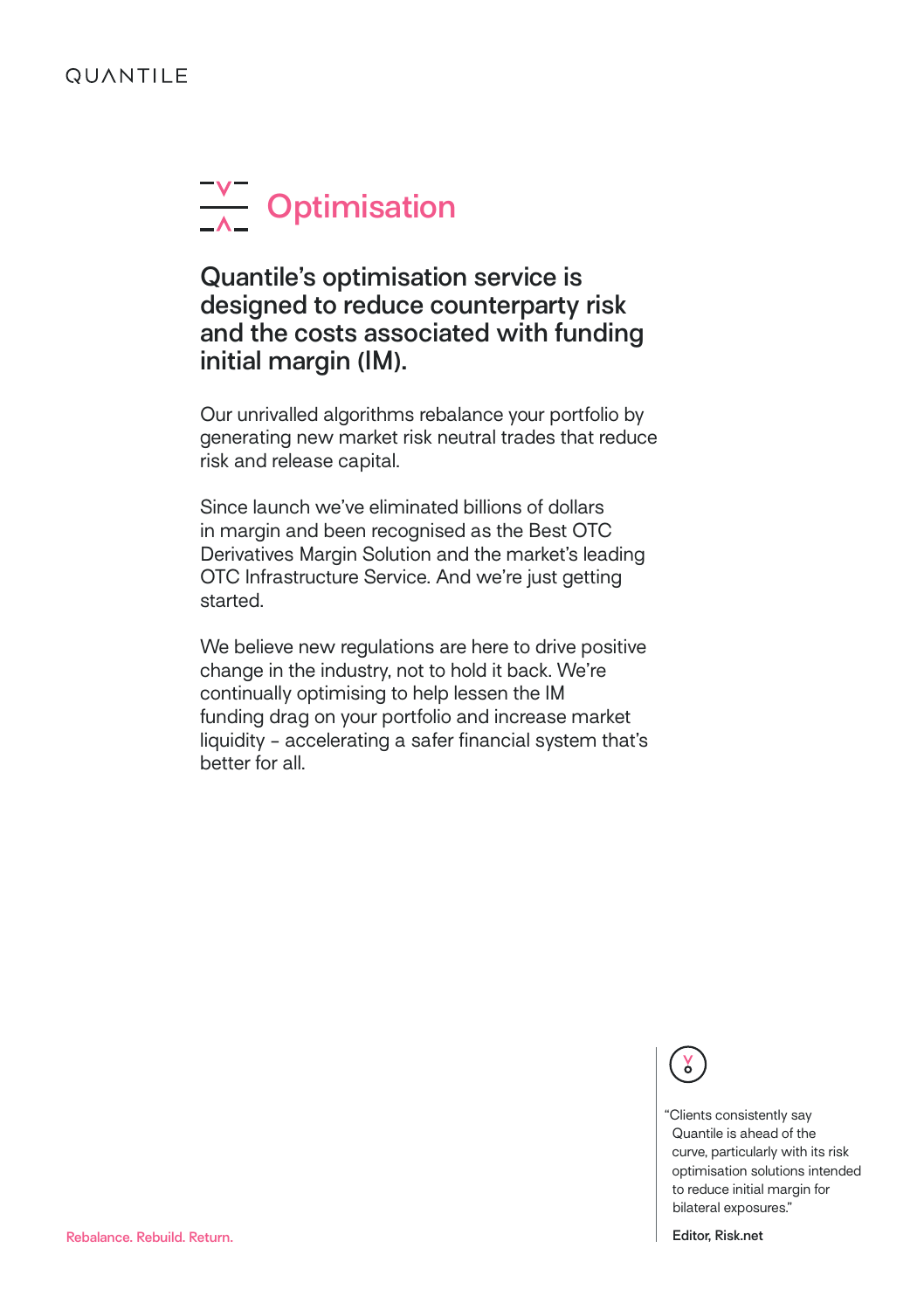# **How it works**





#### **Submit & Validate**

Participants submit their data to Quantile directly or via Acadia and set their risk constraints.

**Ready.** Run. Rebalance.

#### **Identify Risk Rebalancing Opportunities**

We run our fast and intelligent optimisation engine to generate a proposal containing a set of new market risk neutral trades.

Ready. **Run.** Rebalance.



#### **Accept & Book**

Our optimisation proposal is validated and accepted by participants and new trades are booked, reducing counterparty risk and the cost of funding IM.

Ready. Run. **Rebalance.**

# **What we optimise**

We can reduce risk and the cost of funding IM in both cleared and uncleared portfolios, including: